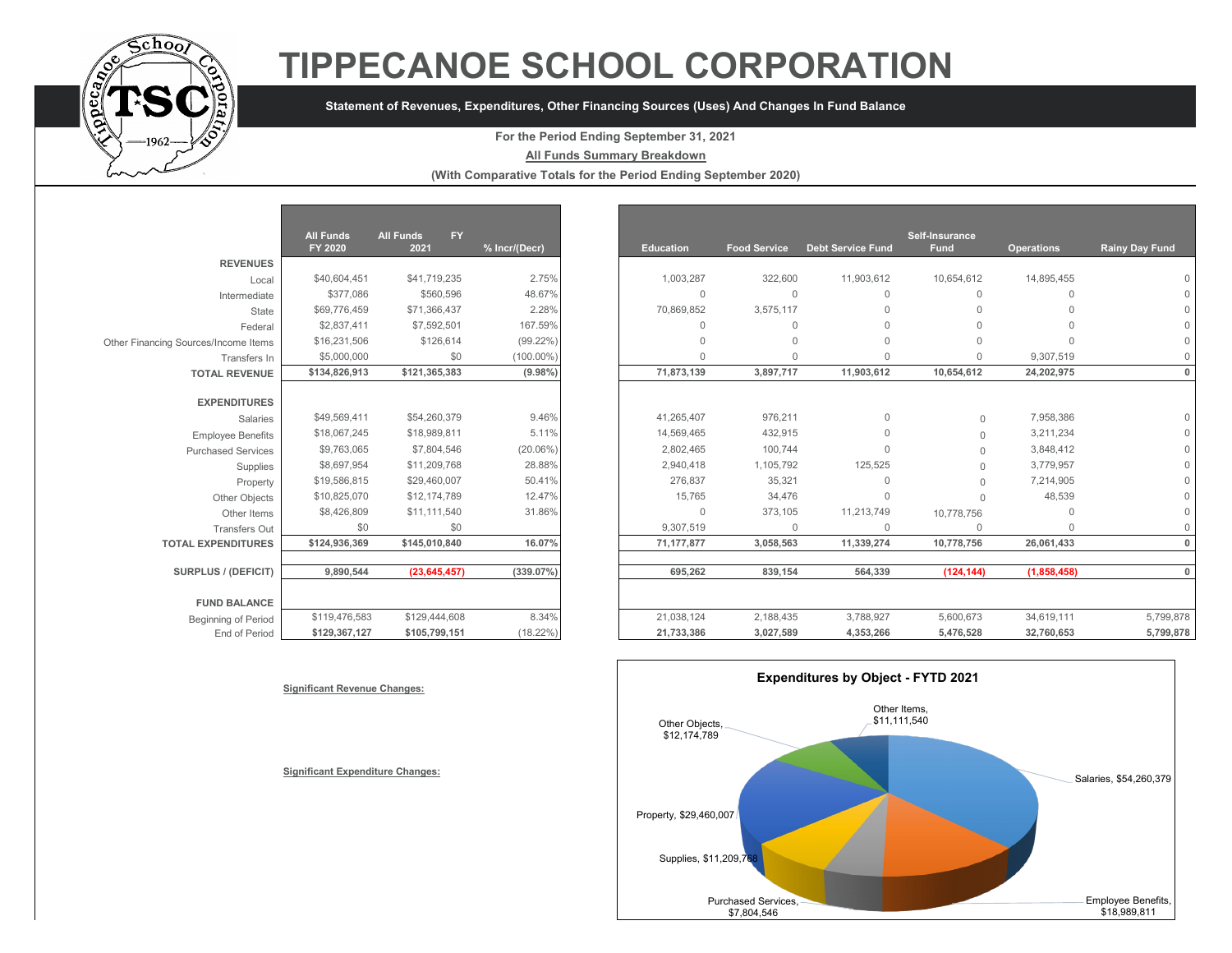## **Education Fund | Financial Forecast**

|                                      | <b>Current Year-to-Date</b> | Add: Anticipated<br><b>Revenues / Expenses</b> | <b>Annual Forecast</b> | <b>Approved Annual Budget</b> | Variance Favorable /<br>(Unfavorable) | % of Budget |
|--------------------------------------|-----------------------------|------------------------------------------------|------------------------|-------------------------------|---------------------------------------|-------------|
| <b>REVENUES</b>                      |                             |                                                |                        |                               |                                       |             |
| Local                                | \$1,003,287                 | \$96,713                                       | \$1,100,000            | \$400,000                     | \$700,000                             | 250.82%     |
| Intermediate                         | \$0                         | \$0                                            | \$0                    | \$0                           | \$0                                   |             |
| State                                | \$70,869,852                | \$24,820,847                                   | \$95,690,699           | \$93,026,463                  | \$2,664,236                           | 76.18%      |
| Federal                              | \$0                         | \$0                                            | \$0                    | \$0                           | \$0                                   |             |
| Other Financing Sources/Income Items | \$0                         | \$0                                            | \$0                    | \$0                           | \$0                                   |             |
| <b>TOTAL REVENUE</b>                 | \$71,873,139                | \$24,917,560                                   | \$96,790,699           | \$93,426,463                  | \$3,364,236                           | 76.93%      |
| <b>EXPENDITURES</b>                  |                             |                                                |                        |                               |                                       |             |
| Salaries                             | \$41,265,407                | \$14,847,579                                   | \$56,112,986           | \$61,111,786                  | \$4,998,800                           | 67.52%      |
| <b>Employee Benefits</b>             | \$14,569,465                | \$6,189,858                                    | \$20,759,323           | \$26,298,615                  | \$5,539,292                           | 55.40%      |
| <b>Purchased Services</b>            | \$2,802,465                 | \$947,535                                      | \$3,750,000            | \$10,043,548                  | \$6,293,548                           | 27.90%      |
| Supplies                             | \$2,940,418                 | \$559,582                                      | \$3,500,000            | \$5,542,572                   | \$2,042,572                           | 53.05%      |
| Property                             | \$276,837                   | \$313,789                                      | \$590,626              | \$271,978                     | $($ \$318,648)                        | 101.79%     |
| Other Objects                        | \$15,765                    | \$34,235                                       | \$50,000               | \$115,941                     | \$65,941                              | 13.60%      |
| Other Items                          | \$0                         | \$0                                            | \$0                    | \$0                           | \$0                                   |             |
| <b>Transfers Out</b>                 | \$9,307,519                 | \$3,226,877                                    | \$12,534,396           | \$11,078,611                  | (\$1,455,785)                         | 84.01%      |
| <b>TOTAL EXPENDITURES</b>            | \$71,177,877                | \$26,119,454                                   | \$97,297,331           | \$114,463,051                 | \$17,165,720                          | 62.18%      |
| SURPLUS / (DEFICIT)                  | \$695,262                   | (\$1,201,894)                                  | (\$506, 632)           | ( \$21,036,588)               | \$20,529,956                          |             |

**For the Period Ending September 31, 2021**



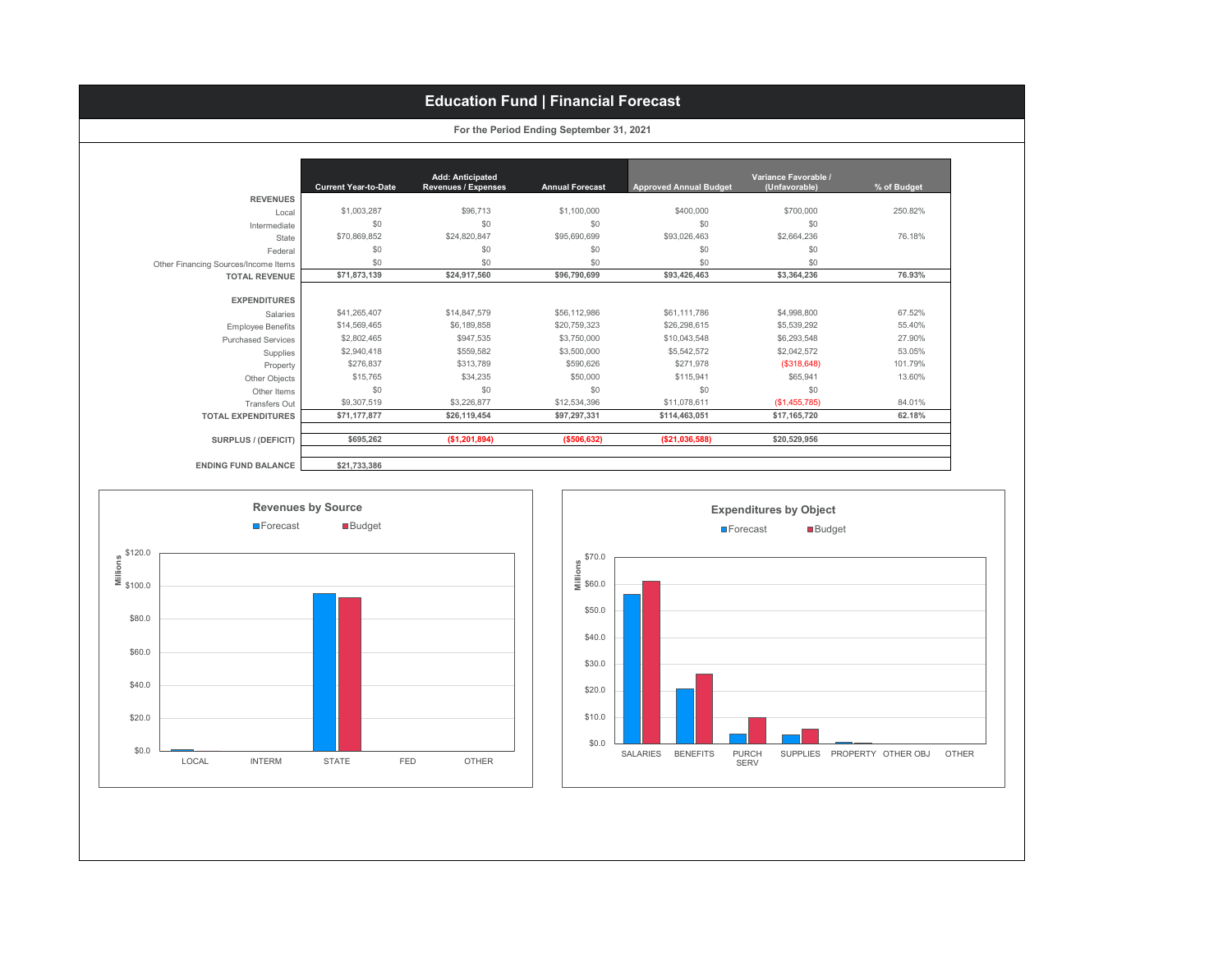## **Operations Fund | Financial Forecast**

|                                      | <b>Current Year-to-Date</b> | Add: Anticipated<br><b>Revenues / Expenses</b> | <b>Annual Forecast</b> | <b>Annual Budget</b> | Variance Favorable /<br>(Unfavorable) | Variance Favorable /<br>(Unfavorable) |
|--------------------------------------|-----------------------------|------------------------------------------------|------------------------|----------------------|---------------------------------------|---------------------------------------|
| <b>REVENUES</b>                      |                             |                                                |                        |                      |                                       |                                       |
| Local                                | \$14,895,455                | \$9,691,342                                    | \$24,586,797           | \$25,383,127         | (\$796,330)                           | 58.68%                                |
| Intermediate                         | \$0                         | \$0                                            | \$0                    | \$0                  | \$0                                   |                                       |
| State                                | \$0                         | \$0                                            | \$0                    | \$0                  | \$0                                   |                                       |
| Federal                              | \$0                         | \$0                                            | \$0                    | \$0                  | \$0                                   |                                       |
| Other Financing Sources/Income Items | \$0                         | \$0                                            | \$0                    | \$0                  | \$0                                   |                                       |
| Transfers In                         | \$9,307,519                 | \$3,226,877                                    | \$12,534,396           | \$11,078,611         | \$1,455,785                           | 84.01%                                |
| <b>TOTAL REVENUE</b>                 | \$24,202,975                | \$12,918,218                                   | \$37,121,193           | \$36,461,738         | \$659,455                             | 66.38%                                |
| <b>EXPENDITURES</b>                  |                             |                                                |                        |                      |                                       |                                       |
| Salaries                             | \$7,958,386                 | \$3,103,514                                    | \$11,061,900           | \$11,402,791         | \$340.891                             | 69.79%                                |
| <b>Employee Benefits</b>             | \$3.211.234                 | \$1,504,435                                    | \$4,715,669            | \$5,012,542          | \$296,873                             | 64.06%                                |
| <b>Purchased Services</b>            | \$3,848,412                 | \$1,151,588                                    | \$5,000,000            | \$17,177,926         | \$12,177,926                          | 22.40%                                |
| Supplies                             | \$3,779,957                 | \$2,431,693                                    | \$6,211,650            | \$6,024,978          | (\$186,672)                           | 62.74%                                |
| Property                             | \$7,214,905                 | \$2,181,981                                    | \$9,396,886            | \$30,905,047         | \$21,508,161                          | 23.35%                                |
| Other Objects                        | \$48,539                    | \$34,461                                       | \$83,000               | \$265,917            | \$182,917                             | 18.25%                                |
| Other Items                          | \$0                         | \$0                                            | \$0                    | \$0                  | \$0                                   |                                       |
| <b>TOTAL EXPENDITURES</b>            | \$26,061,433                | \$10,407,673                                   | \$36,469,105           | \$70,789,202         | \$34,320,097                          | 36.82%                                |
|                                      |                             |                                                |                        |                      |                                       |                                       |





**For the Period Ending September 31, 2021**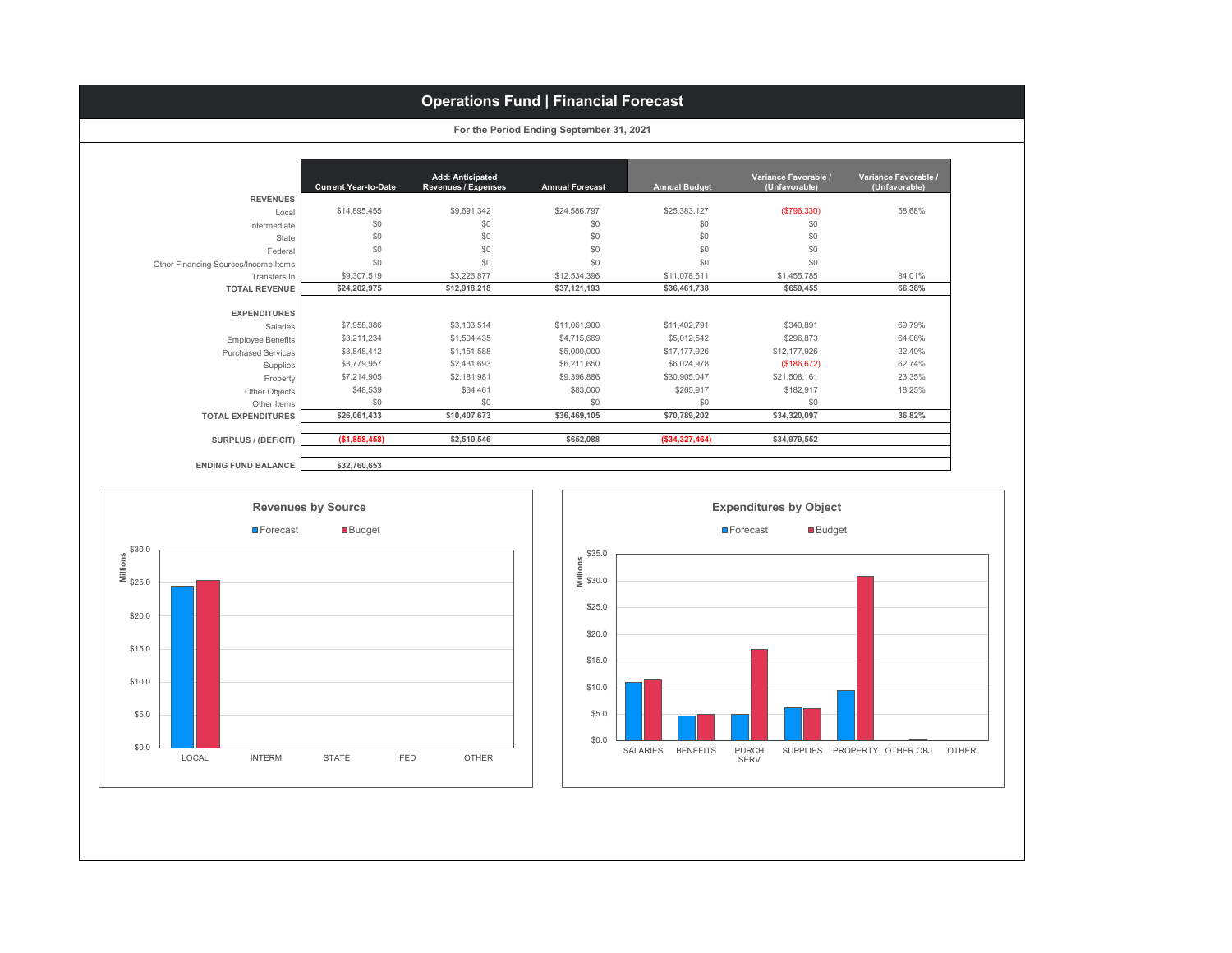

| <b>Pupil Count</b><br>1. Wainwright Middle<br>281 | Instructional<br>\$5,875.90 | Operational<br>\$1,807.07 | Total      |
|---------------------------------------------------|-----------------------------|---------------------------|------------|
|                                                   |                             |                           |            |
|                                                   |                             |                           | \$7,682.97 |
| 270<br>2. Cole Elementary                         | \$5,757.65                  | \$1,806.37                | \$7,564.02 |
| 368<br>3. Dayton Elementary                       | \$5,758.02                  | \$1,576.00                | \$7,334.02 |
| 1805<br>4. McCutcheon High                        | \$5,674.59                  | \$1,530.82                | \$7,205.41 |
| 648<br>5. Woodland Elementary                     | \$5,477.88                  | \$1,582.38                | \$7,060.26 |
| 578<br>6. Hershey Elementary                      | \$5,388.07                  | \$1,515.96                | \$6,904.03 |
| 7. Harrison High<br>2050                          | \$5,218.45                  | \$1,620.89                | \$6,839.34 |
| 8. Wea Ridge Middle<br>720                        | \$5,071.26                  | \$1,754.66                | \$6,825.92 |
| 9 Klondike Middle<br>432                          | \$5,094.23                  | \$1,600.52                | \$6,694.75 |
| 10. Mintonve Elementaru<br>496                    | \$5,195.69                  | \$1,495.64                | \$6,691.33 |
|                                                   |                             |                           |            |
| <b>Average All Cost Centers</b>                   | \$5,165.45                  | \$1,566.87                | \$6,732.32 |
| Average All Title I Cost Centers                  | \$5,151.80                  | \$1,483.96                | \$6,635.76 |



**Education Fund Expenditures by Object**